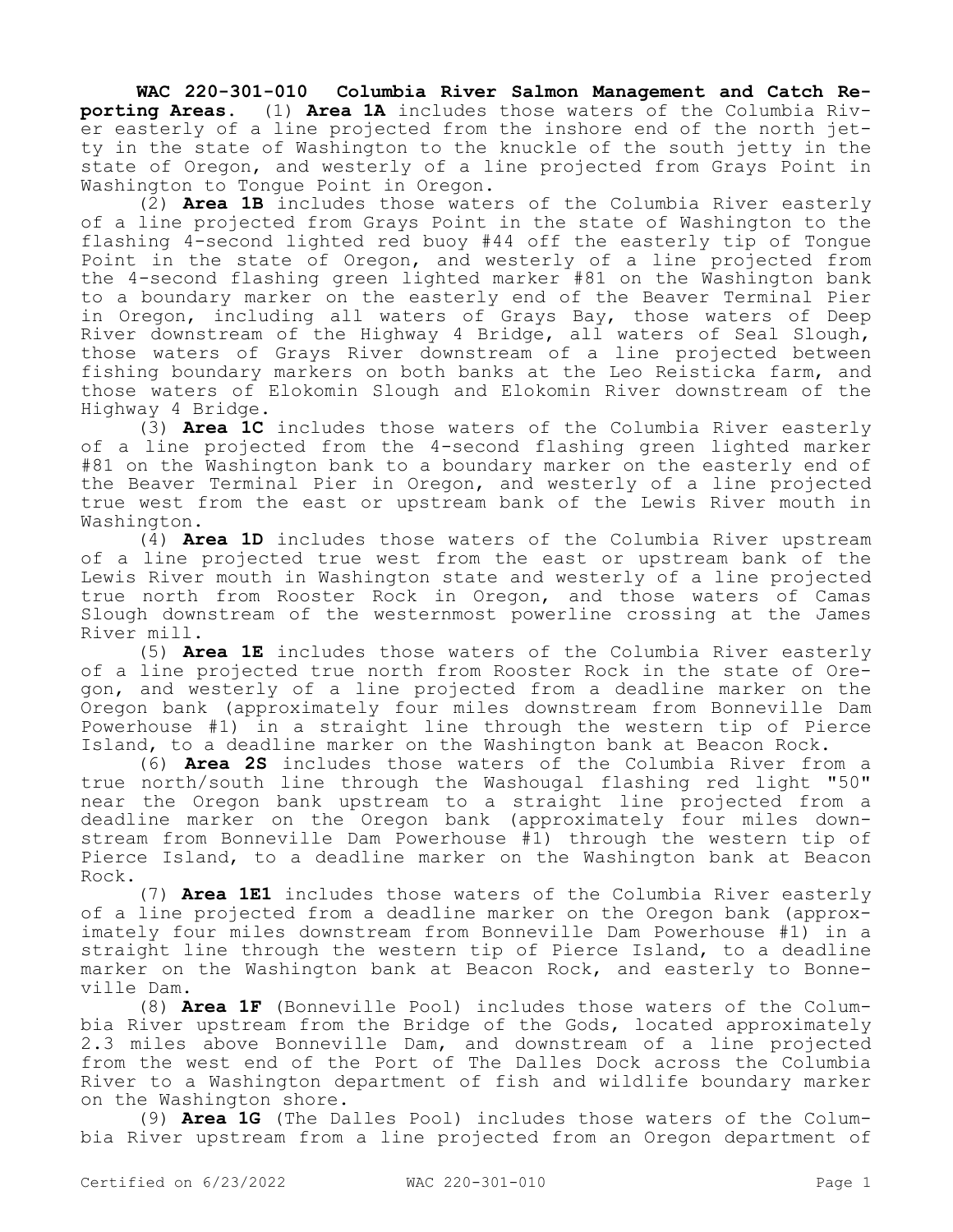fish and wildlife deadline marker on the Oregon shore to the 5-milelock light (6 seconds red) on an island near the Oregon shore, to an island near the Washington shore to a Washington department of fish and wildlife fishing boundary marker on the Washington shore at the southwest corner of Horsethief Lake, SP&S Railroad fill and downstream of a line projected across the thread of the Columbia River at the grain elevator at Rufus, Oregon, to a deadline marker on the Washington shore.

(10) **Area 1H** (John Day Pool) includes those waters of the Columbia River upstream from a line projected across the thread of the Columbia River from a fishing boundary marker approximately 1/2-mile above the John Day River, Oregon, to a fishing boundary marker on the Washington shore and downstream of a line projected across the thread of the Columbia River from the upstream bank of the Umatilla River.

## (11) **Select areas:**

(a) **Blind Slough Select Area.** Blind Slough fishing area includes all waters from markers at the mouth of Gnat Creek located approximately 0.5 mile upstream of the county road bridge downstream to markers at the mouth of Blind Slough.

(b) **Knappa Slough Select Area.** Knappa Slough fishing area includes all waters bounded by a line from the north marker at the mouth of Blind Slough, westerly to a marker on Karlson Island, downstream to boundary lines defined by markers on the west end of Minaker Island to markers on Karlson Island and the Oregon shore.

(c) **Tongue Point Select Area.** Tongue Point fishing area includes all waters bounded by a line from a marker midway between the red USCG navigation light #2 at the tip of Tongue Point and the downstream (northernmost) pier (#8) at the Tongue Point Job Corps facility, to the flashing green USCG navigation light #3 on the rock jetty at the west end of Mott Island, a line from a marker at the southeast end of Mott Island northeasterly to a marker on the northwest tip of Lois Island, and a line from a marker on the southwest end of Lois Island westerly to a marker on the Oregon shore.

(d) **South Channel Select Area.** South Channel area includes all waters bounded by a line from a marker on John Day Point through the green USCG buoy #7 to a marker on the southwest end of Lois Island upstream to an upper boundary line from a marker on Settler Point northwesterly to the flashing red USCG marker #10, northwesterly to a marker on Burnside Island defining the upstream terminus of South Channel.

(e) **Deep River Select Area.** Deep River fishing area includes all waters downstream of the town of Deep River to the mouth defined by a line from USCG navigation marker #16 southwest to a marker on the Washington shore.

(f) **Cathlamet Channel Select Area.** Cathlamet Channel catch area includes waters easterly from a line drawn from the westerly tip of Puget Island through green buoy #41 north to light #39 to a line drawn from the eastern tip of Puget Island through flashing green #4s buoy then to the southern tip of Cape Horn.

[Statutory Authority: RCW 77.04.012, 77.04.013, 77.04.020, 77.04.055, and 77.12.047. WSR 17-05-112 (Order 17-04), recodified as § 220-301-010, filed 2/15/17, effective 3/18/17. Statutory Authority: RCW 77.04.012, 77.04.055, 77.12.045, and 77.12.047. WSR 15-08-031 (Order 15-53), § 220-22-010, filed 3/25/15, effective 4/25/15. Statutory Authority: RCW 77.12.047. WSR 07-09-055 (Order 07-60), § 220-22-010, filed 4/12/07, effective 5/13/07. Statutory Authority: RCW 75.08.080. WSR 79-07-045 (Order 79-42), § 220-22-010, filed 6/22/79; Order 77-14,